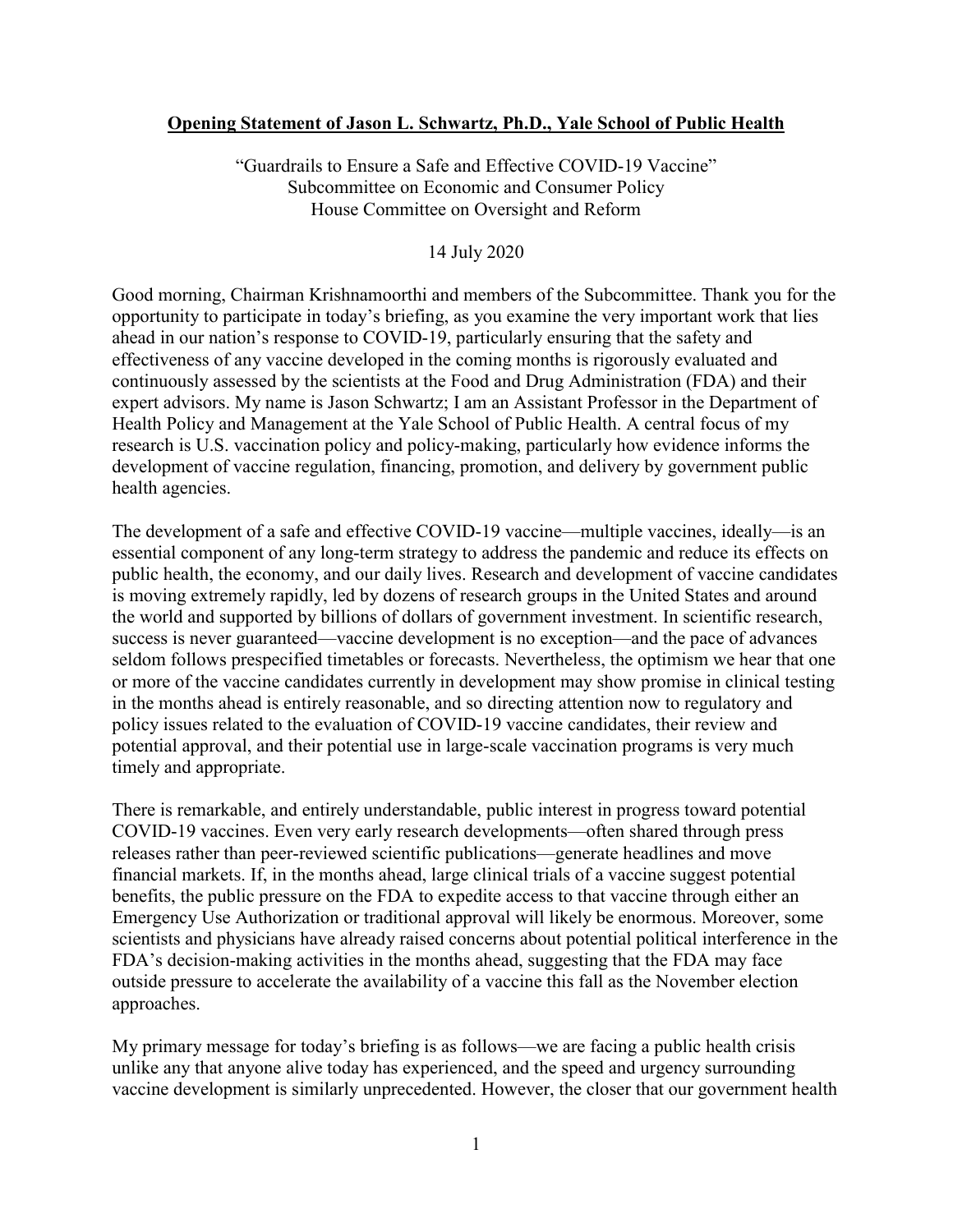agencies adhere to their well-established, time-tested processes for evaluating the safety and effectiveness of COVID-19 vaccines and developing evidence-based approaches for their deployment, the more confidence the public can have in the integrity and quality of those decisions and those vaccines, and the more likely it will be that COVID-19 vaccination programs approach the incredibly high expectations being placed upon them. This is no time for improvisation.

In the United States, we are fortunate to have an extremely robust and well-functioning system for rigorously and continuously evaluating the safety and effectiveness of vaccines before and after their initial approval and for producing widely respected, evidence-based guidelines for their use. This expertise resides principally within the FDA's Center for Biologics Evaluation and Research (CBER) and the Centers for Disease Control and Prevention's (CDC) National Center for Immunization and Respiratory Diseases (NCIRD). These career government scientists have unrivaled expertise required for the work regarding COVID-19 vaccines that lies ahead, and their activities can be further supported by the longstanding external expert advisory committees that have for decades supported the government's regulatory and policy-making work around vaccines. I am referring specifically to the Vaccines and Related Biological Products Advisory Committee (VRBPAC) at the FDA and the Advisory Committee on Immunization Practices (ACIP) at the CDC.

For over 50 years, advisory committees have been regular and influential contributors to the FDA in supporting its core regulatory responsibilities related to the review of vaccines, pharmaceuticals, and other products, as my research has explored. [1](#page-1-0) These committees provide the FDA with access to preeminent scientists and physicians from outside of the federal government who assemble to review evidence from clinical trials and other sources and offer recommendations regarding how the FDA should act on pending applications for approval (or, in some cases, regulatory changes to already-approved products). Advisory committees expand the expertise available to support FDA's decision-making and are thought to increase the perceived legitimacy of its subsequent decisions. While the FDA is not required to follow the recommendations of its advisory committees, it most often does.<sup>[2](#page-1-1)</sup>

FDA advisory committees also help to enhance the transparency of its decision-making. In accordance with the provisions of the Federal Advisory Committee Act, advisory committees meetings largely occur in public, giving members of the public and other interested stakeholders opportunities to see relevant evidence regarding the safety and effectiveness of products, to observe committee deliberations, and to comment directly to the committee and FDA staff who participate actively in these meetings. This kind of transparency can be extremely helpful in allaying concerns about the grounds for FDA's decisions or potential allegations regarding interference in its scientific assessments and subsequent decision-making.

<span id="page-1-0"></span><sup>&</sup>lt;sup>1</sup> Schwartz JL. Fifty Years of Expert Advice—Pharmaceutical Regulation and the Legacy of the Drug Efficacy [Study.](https://www.nejm.org/doi/full/10.1056/NEJMp1609763) *New England Journal of Medicine*. 2016;375(21):2015-2017.

<span id="page-1-1"></span><sup>&</sup>lt;sup>2</sup> Zhang AD, Schwartz JL, Ross JS. **Association Between Food and Drug Administration Advisory Committee** [Recommendations and Agency Actions, 2008-2015.](https://onlinelibrary.wiley.com/doi/abs/10.1111/1468-0009.12403) *The Milbank Quarterly*. 2019;97(3):796-819.